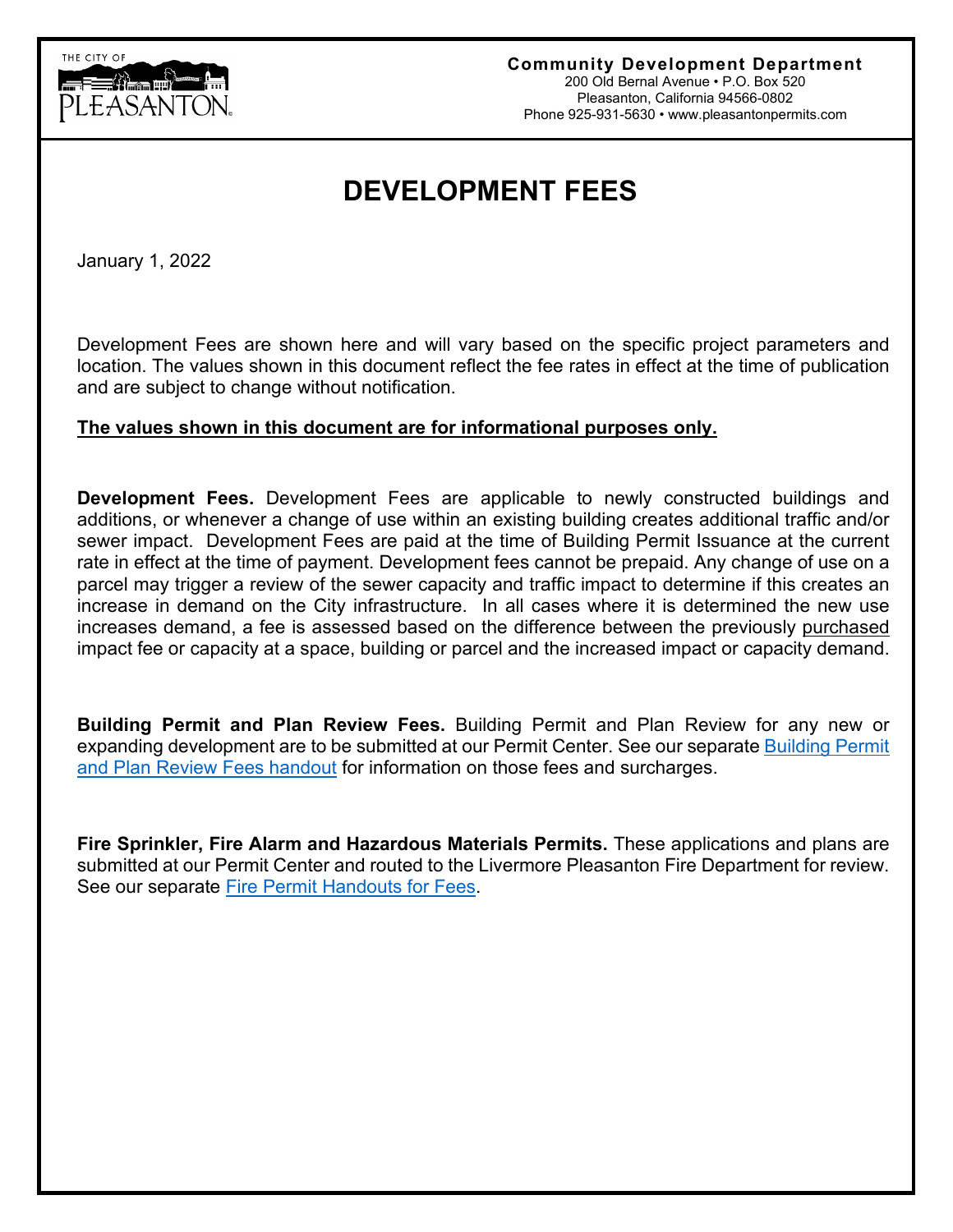# *Affordable Housing Fee*

The Affordable Housing Fee has been established to assist in meeting the affordable and moderate-income housing goals as established in the general plan. All new residential, commercial office or industrial development projects not otherwise exempt are required to pay an Affordable Housing Fee, as set forth in the City of Pleasanton Master Fee Schedule. Whenever floor area is added, constructed, or converted to a commercial, industrial or office use, the fee shall be applicable only to the square footage of the floor area added or converted for which the fee has not been paid. The City Council may adjust the fee in consideration of on-site programs promoting lower-income housing such as the dedication of land suitable for lower-income housing. See the [Pleasanton Municipal Code](http://qcode.us/codes/pleasanton/) Chapter 17.40 for exemptions and additional information.

| <b>Residential</b> (per dwelling unit)            |             |
|---------------------------------------------------|-------------|
| Single-family (over 1,500 sq ft)                  | \$47,762.00 |
| Apartment, Condo, or Single-family (≤1,500 sq ft) | \$46,732.00 |
| Accessory Dwelling Unit (ADU)                     | \$0.00      |
| Non-Residential (per square foot)                 |             |
| Retail                                            | \$4.93      |
| Hotel/Motel                                       | \$3.40      |
| Office                                            | \$8.22      |
| Industrial                                        | \$13.64     |

(*adjusted annually based on CPI; rates effective 1/01/2022)*

## *Capital Facilities Fee*

The Capital Facilities Fee apportions the cost of necessary public improvements to the reasonably estimated demand that new uses place upon existing public facilities. All new residential, commercial, office or industrial development projects not otherwise exempt shall pay a Capital Facilities Fee as set forth in the City of Pleasanton Master Fee Schedule. Whenever floor area is added, constructed, or converted to a commercial, industrial or office use, the fee shall be applicable only to the square footage of the floor area added or converted for which the fee has not been paid. See the [Pleasanton Municipal Code](http://qcode.us/codes/pleasanton/) Chapter 3.22 for exemptions, credits, and additional information.

| Residential (per dwelling unit)                                     |          |
|---------------------------------------------------------------------|----------|
| Single-family detached                                              | \$19,128 |
| Townhouse, Apartment, Condo                                         | \$13,629 |
| <b>Accessory Dwelling Unit (ADU)</b>                                |          |
| Less than 749 sq. ft.                                               | \$0.00   |
| Accessory to Single-Family detached, 750-1,000 sq. ft.              | \$4,782  |
| Accessory to Single-Family detached, more than 1,000 sq. ft.        | \$9,564  |
| Accessory to Townhouse, Apartment or Condo, 750-1,000 sq. ft.       | \$3,406  |
| Accessory to Townhouse, Apartment or Condo, more than 1,000 sq. ft. | \$6,814  |
| Non-Residential (per square foot)                                   |          |
| Office (per square foot)                                            | \$2.77   |
| Research & Development (per square foot)                            | \$2.22   |
| Light Manufacturing (per square foot)                               | \$0.88   |
| Service/Commercial (per square foot)                                | \$2.02   |
| Warehouse (per square foot)                                         | \$0.88   |
| Retail (per square foot)                                            | \$2.02   |
| Restaurant (per square foot)                                        | \$2.02   |
| Hotel/Motel (per room)                                              | \$1,096  |

*(adjusted annually based on ENR CCI; rates effective 1/01/22)*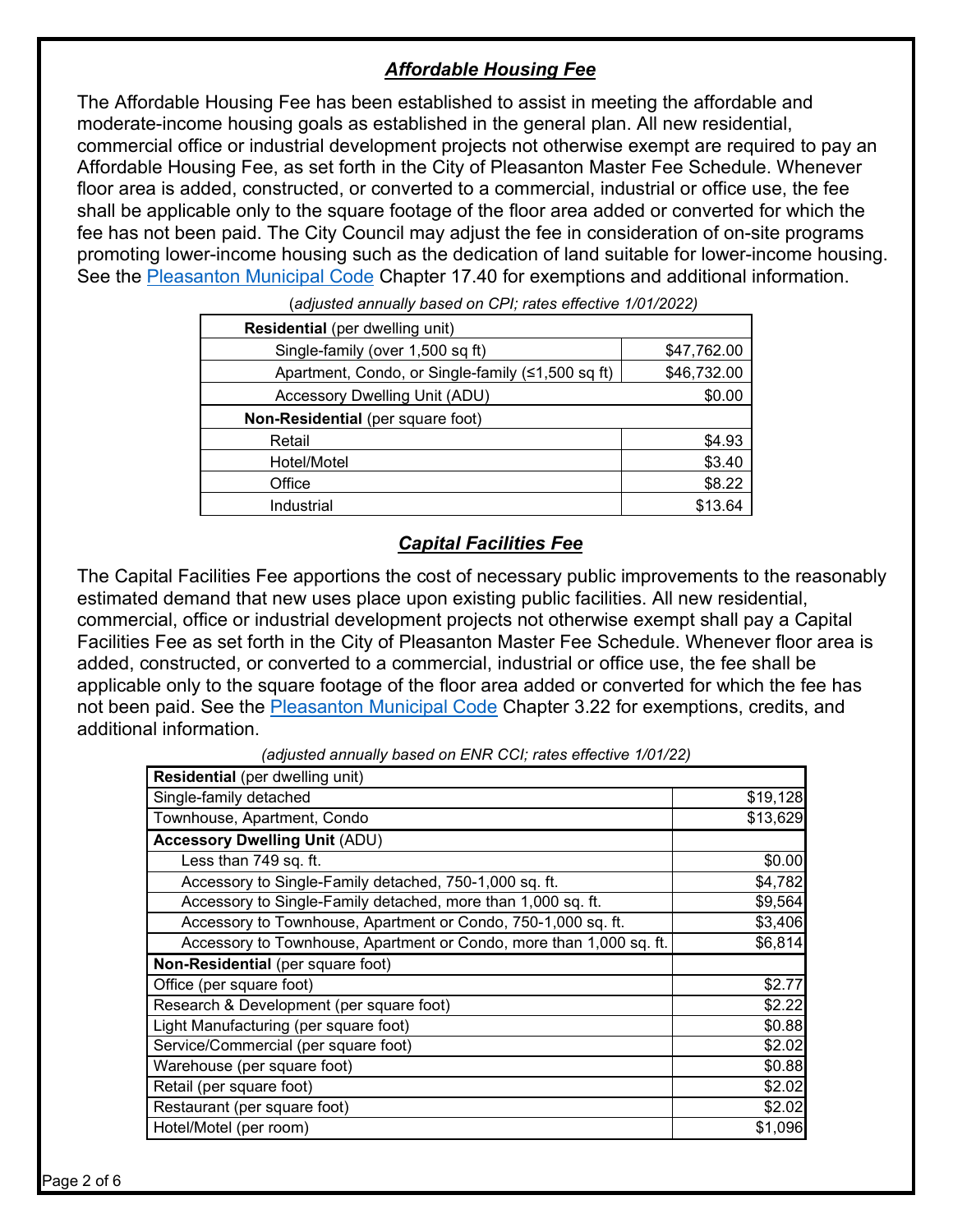# *Transportation Development Fee*

The Transportation Development Fee apportions the cost of necessary transportation improvements and reconstruction to the reasonably estimated peak hour trip demand that new uses place upon existing transportation infrastructure. All new residential, commercial, office or industrial development projects not otherwise exempt shall pay a Transportation Development Fee as set forth in the City of Pleasanton Master Fee Schedule. Whenever floor area is added, constructed, or converted to a commercial, industrial or office use, the fee shall be applicable only to the square footage of the floor area added or converted for which the fee has not been paid. See the [Pleasanton Municipal Code](http://qcode.us/codes/pleasanton/) Chapter 3.26 for exemptions, credits & additional information.

**Residential** (per dwelling unit) Single-Family, Townhouse \$10,874 Apartment, Condo \$6,686 **Accessory Dwelling Unit (ADU)** (per dwelling unit) Less than 749 sq. ft.  $$0.00$ Accessory to Single-Family, Townhouse, 750-1,000 sq. ft.  $\qquad \qquad$  \$2,718 Accessory to Single-Family, Townhouse, more than 1,000 sq. ft. **\$5,437** Accessory to Apartment, Condo, 750-1,000 sq. ft.  $$1,671$ Accessory to Apartment, Condo, more than 1,000 sq. ft.  $\qquad \qquad$  \$3,343 **Non-Residential** Office (per square foot) \$16.97 Commercial/Retail (per square foot) \$24.94 Industrial (per square foot) \$10.27 Research and Development (per square foot) \$12.78 Hotel/Motel (per room) \$7,169

*(adjusted annually based on ENR CCI; rates effective 1/01/22)*

## *Tri-Valley Transportation Development Fee*

The Tri-Valley Transportation Council ("TVTC") is a joint powers authority formed to evaluate the impacts of projected land uses on regional transportation infrastructure in the Tri-Valley area, including the City of Pleasanton. The Tri-Valley Transportation Development Fee is collected for the TVTC, to fund a portion of Transportation Improvement projects throughout the Tri-valley area. All new residential, commercial, office or industrial development projects not otherwise exempt shall pay a Tri-Valley Transportation Development Fee. Whenever floor area is added, constructed or converted to a commercial, industrial or office use, the fee shall be applicable only to the square footage of the floor area added or converted for which the fee has not been paid. See<http://www.tvtc-jpa.com/> for more information.

| <b>Residential</b> (per dwelling unit)       |            |  |  |
|----------------------------------------------|------------|--|--|
| Single-family unit                           | \$5,057.00 |  |  |
| Multi-family unit (Apartment, Condo)         | \$3,484.00 |  |  |
| Accessory Dwelling Unit (ADU Aupair, etc.)   | \$0.00     |  |  |
| <b>Affordable Housing Units</b>              | \$0.00     |  |  |
| Non-Residential (per square foot)            |            |  |  |
| Office, gross floor area                     | \$8.59     |  |  |
| Retail, gross floor area                     | \$3.74     |  |  |
| Industrial, gross floor area                 | \$5.00     |  |  |
| Other Uses, per average am/pm peak hour trip | \$5,620.00 |  |  |

*(3rd party fee; adjusted annually based on ENR CCI; rates effective 07/01/21)*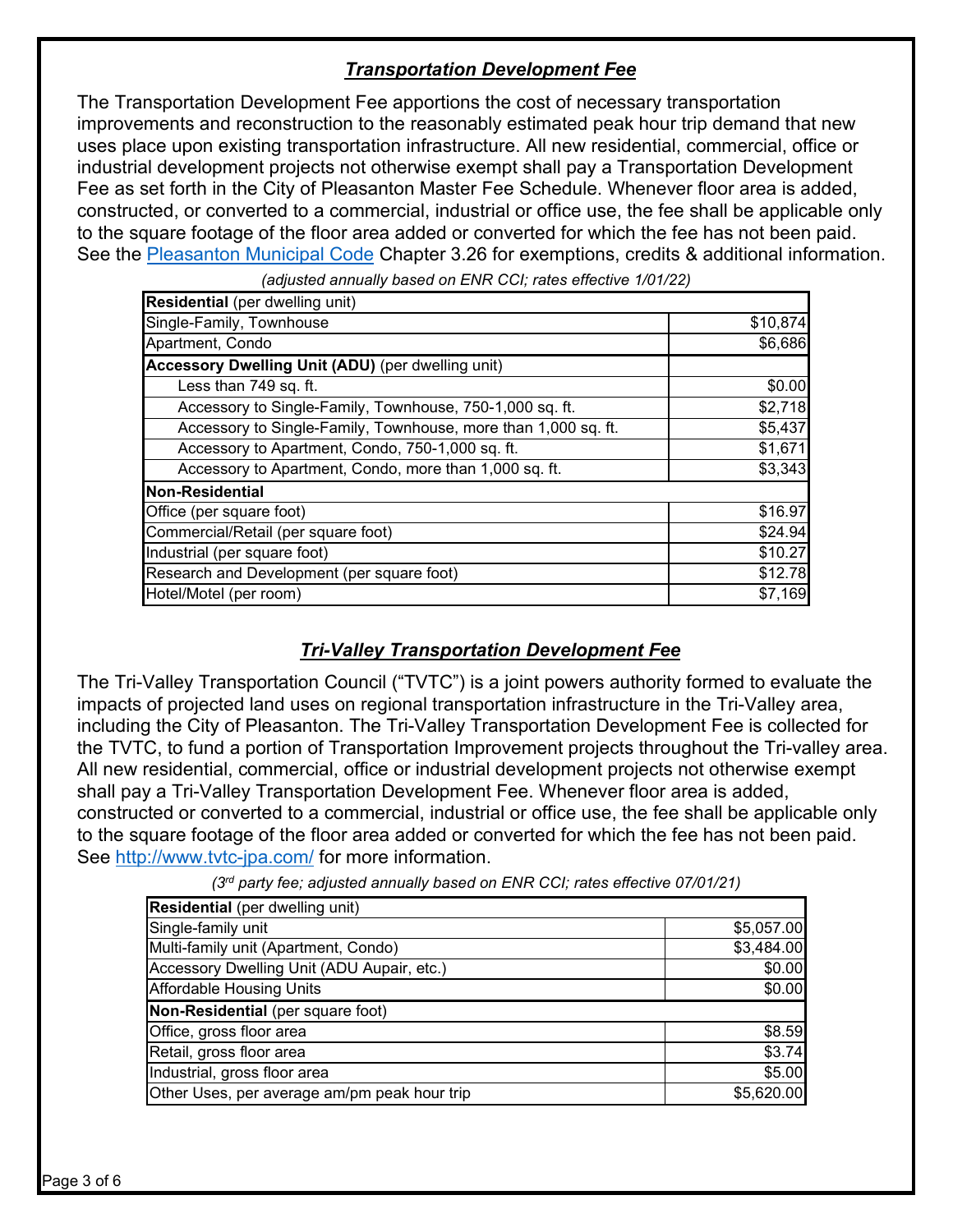## *Sewer Connection Fees*

Sewer Connection fees are required for all new structures, new residential units and commercial additions, and may be required for any change or expanded use in an existing building. Residential connection fees for other than an attached ADU are a flat rate per dwelling unit, regardless of the size of building.

Non-Residential uses are based on a wastewater coefficient, typically based on gallons per day per square foot (i.e., 0.24gpd/sf). A change in use that results in an increased demand in sewer flow or effluent type must pay the difference between the previously purchased capacity and the newly estimated required capacity. The flow rate is determined by either actual water usage or the following table, with some common uses shown. In addition to the City of Pleasanton sewer connection fee, the City collects sewer connection fees for the Dublin San Ramon Services District (DSRSD), the agency that processes and treats all sewage from the City of Pleasanton. See the **Pleasanton Municipal Code Chapter 15**, Sewerage, and the [Dublin San Ramon Services District](https://www.dsrsd.com/) for more information.

| <b>TYPICAL WASTEWATER CHARACTERISTIC FACTORS &amp; UNIT CONNECTION FEES</b>                                                                                                                                                                                                 |                       |                        |                                                |  |  |  |  |
|-----------------------------------------------------------------------------------------------------------------------------------------------------------------------------------------------------------------------------------------------------------------------------|-----------------------|------------------------|------------------------------------------------|--|--|--|--|
|                                                                                                                                                                                                                                                                             | <b>Factor</b>         | <b>City Fee</b>        | Regional<br><b>DSRSD Fee</b><br>(eff. 7/01/21) |  |  |  |  |
| <b>Residential</b>                                                                                                                                                                                                                                                          |                       |                        |                                                |  |  |  |  |
| 1- or 2- Family Dwelling, Townhome                                                                                                                                                                                                                                          | Per unit              | \$500.00               | \$13,862.00                                    |  |  |  |  |
| <b>Auxiliary Dwelling Unit (ADU)</b>                                                                                                                                                                                                                                        | Per sq. ft.           | \$2.00                 | \$8.87                                         |  |  |  |  |
| Condominium                                                                                                                                                                                                                                                                 | Per unit              | \$375.00               | \$10,397.00                                    |  |  |  |  |
| Apartment, Mobile Home                                                                                                                                                                                                                                                      | Per unit              | \$330.00<br>\$9,150.00 |                                                |  |  |  |  |
| Regular (low strength wastewater)                                                                                                                                                                                                                                           |                       |                        |                                                |  |  |  |  |
| <b>Barber shops/Beauty Shops</b>                                                                                                                                                                                                                                            | Per sq. ft.           | \$0.68                 | \$21.14                                        |  |  |  |  |
| Bars, Cocktail lounge (no on-site cooking)                                                                                                                                                                                                                                  | Per sq. ft.           | \$0.80                 | \$24.66                                        |  |  |  |  |
| Churches                                                                                                                                                                                                                                                                    | Per seat              | \$11.36                | \$352.26                                       |  |  |  |  |
| Delicatessen                                                                                                                                                                                                                                                                | Per sq. ft.           | \$1.61                 | \$50.02                                        |  |  |  |  |
| <b>Dental Clinic</b>                                                                                                                                                                                                                                                        | Per sq. ft.           | \$2.05                 | \$9.86                                         |  |  |  |  |
| General Retail/Commercial                                                                                                                                                                                                                                                   | Per sq. ft.           | \$0.11                 | \$3.52                                         |  |  |  |  |
| Gyms, Health Clubs                                                                                                                                                                                                                                                          | Per sq. ft.<br>\$0.95 |                        | \$29.59                                        |  |  |  |  |
| Hotels, Motels (no dining facilities)                                                                                                                                                                                                                                       | Per sq. ft.           | \$295.45               | \$9,158.78                                     |  |  |  |  |
| <b>Medical Clinic</b>                                                                                                                                                                                                                                                       | Per sq. ft.           | \$0.84                 | \$26.07                                        |  |  |  |  |
| Office Buildings                                                                                                                                                                                                                                                            | Per sq. ft.           | \$0.11                 | \$3.52                                         |  |  |  |  |
| <b>Veterinary Hospital</b>                                                                                                                                                                                                                                                  | Per sq. ft.           | \$0.77                 | \$23.95                                        |  |  |  |  |
| Warehouse/distribution                                                                                                                                                                                                                                                      | Per sq. ft.           | \$0.07                 | \$2.11                                         |  |  |  |  |
| Regular (medium strength wastewater)                                                                                                                                                                                                                                        |                       |                        |                                                |  |  |  |  |
| <b>Business with cafeteria</b>                                                                                                                                                                                                                                              | Per sq. ft.           | \$1.36                 | \$44.25                                        |  |  |  |  |
| Cafeteria                                                                                                                                                                                                                                                                   | Per sq. ft.           | \$1.23                 | \$41.71                                        |  |  |  |  |
| Hotels, Motels (with dining facilities)                                                                                                                                                                                                                                     | Per sq. ft.<br>\$1.36 |                        | \$44.25                                        |  |  |  |  |
| Restaurant, Fast Food                                                                                                                                                                                                                                                       | Per sq. ft.           | \$1.36                 | \$44.25                                        |  |  |  |  |
| Restaurant, Full Service                                                                                                                                                                                                                                                    | Per sq. ft.           | \$1.23                 | \$41.71                                        |  |  |  |  |
| Regular (high strength wastewater)                                                                                                                                                                                                                                          |                       |                        |                                                |  |  |  |  |
| Bakeries, Donut Shop, Ice Cream Shop                                                                                                                                                                                                                                        | Per sq. ft.           | \$1.41                 | \$51.55                                        |  |  |  |  |
| Markets with garbage disposals                                                                                                                                                                                                                                              | Per sq. ft.           | \$3.86                 | \$15.56                                        |  |  |  |  |
| <b>Industrial (other)</b>                                                                                                                                                                                                                                                   |                       |                        |                                                |  |  |  |  |
| All other non-residential users or special use (users with above-normal discharge of flow, BOD,<br>and SS) shall be assessed a connection fee on a case-by-case basis based on average day<br>peak month flow, BOD, and SS to be discharged to the sewer system as follows: |                       |                        |                                                |  |  |  |  |
| Wastewater Flow                                                                                                                                                                                                                                                             | Gallons per day       | \$2.27                 | \$60.47                                        |  |  |  |  |
| <b>BOD</b> (Biochemical Oxygen Demand)                                                                                                                                                                                                                                      | Lbs per day<br>n/a    |                        | \$1,461.85                                     |  |  |  |  |
| SS (Suspended Solids)                                                                                                                                                                                                                                                       | Lbs per day           | n/a                    | \$769.24                                       |  |  |  |  |

*This is a list of commonly requested uses. For other uses not listed, see the [Master Fee Schedule.](https://www.cityofpleasantonca.gov/gov/depts/finance/info.asp)*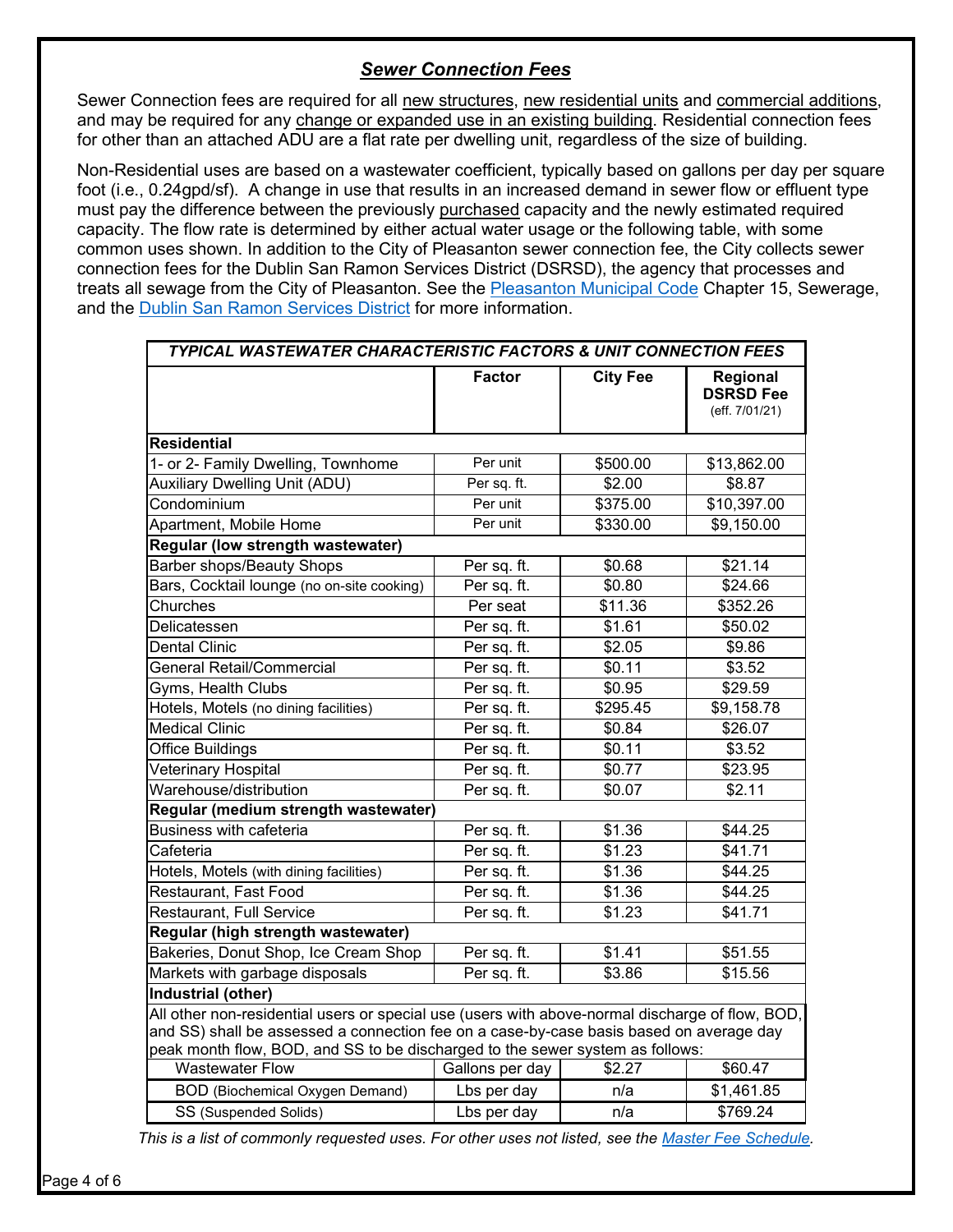## *Water Connection Fees*

See the [Pleasanton Municipal Code](http://qcode.us/codes/pleasanton/) Chapter 14.08, Water, and [Zone 7](http://www.zone7water.com/) for more information. Connection fees for new or upgraded water services are based on the size of the water meter(s) and the connection rate in effect at the time of payment, not application date. The project designer determines the size and number of meters needed for the project. The Building and Safety Division collects water connection fees only for one- and two-family residential domestic water meters. The Engineering Department collects water connection fees for all other occupancies and projects.

| <b>Meter</b><br><b>Size</b>                | <b>Meter Type</b>   | <b>Gallons</b><br>per Min | Meter &<br><b>Installation</b><br><b>Fee</b><br>(eff. 9/29/11) | <b>Recycled</b><br>Water<br><b>Connection</b><br>Fee <sup>**</sup> | <b>Potable Water Connection</b> | Fees*                                                           |
|--------------------------------------------|---------------------|---------------------------|----------------------------------------------------------------|--------------------------------------------------------------------|---------------------------------|-----------------------------------------------------------------|
|                                            |                     |                           |                                                                | <b>City Only</b>                                                   | City                            | Zone 7                                                          |
| 5/8"                                       | <b>Displacement</b> | 10                        | \$420                                                          | \$19,294                                                           | \$1,200                         | \$31,910                                                        |
| 3/4"                                       | <b>Displacement</b> | 15                        | \$470                                                          | \$28,942                                                           | \$1,800                         | \$47,865                                                        |
| 1"                                         | <b>Displacement</b> | 25                        | \$570                                                          | \$48,242                                                           | \$3,000                         | \$79,775                                                        |
| $1 - 1/2"$                                 | <b>Displacement</b> | 50                        | \$730                                                          | \$96,474                                                           | \$6,000                         | \$159,550                                                       |
| 2"                                         | <b>Displacement</b> | 80                        | \$910                                                          | \$154,359                                                          | \$9,600                         | \$255,280                                                       |
| Other<br>water<br>lmeter sizesl<br>& types | ****                | ****                      | ****                                                           | <b>Schedule</b>                                                    | <b>Schedule</b>                 | See Master Fee See Master Fee See Master Fee<br><b>Schedule</b> |

*(rates effective 01/01/22)*

*Note: Water Connection charges are based on the flow rate of each water meter, without any reduction. No water connection fee is collected for separate private fire service connections.*

*\* Fees collected for both Zone 7 and the City of Pleasanton*

*\*\* Check with the Engineering Department for areas where Recycled Water Service is available.*

*\*\*\* One- and two-family homes with fire sprinkler systems on a combined 1" water meter pat the 1" City connection fee, but only the 5/8" Zone 7 water connection fee. (Zone 7 Ord. FC O-91-68)*

*\*\*\*\* Connection fee, meter type, and availability of all water meters must be verified prior to payment.*

#### *Impervious Surface Drainage Fee*

*(3rd party fee collected for the Alameda County Flood Control & Water Conservation District, Zone 7)*

**\$1.00 per sq ft** of impervious surface *(effective 01/01/11)*

Zone 7 Drainage District fees are collected for all newly constructed impervious area and are based on the total square footage increase of all impervious surfaces on the lot or site. Surface Drainage Fees are only payable at time of permit issuance and are based upon the rate in effect at the time of payment, not application date. Impervious is defined by the Zone 7 Drainage District as any area occupied by buildings or structures, driveways, streets, sidewalks, parking, storage or any other area where surfacing is required, and any other surface including, but not limited to, asphalt, concrete, compacted gravel, or other nor-porous or semi-porous substance or substances which will cause, assist, or in any way contribute to the runoff in any appreciable amount or quantity of water or any associated liquid elements. See [Zone 7](http://www.zone7water.com/) for more information.

## *School Impact Fees*

California state law requires School Impact fees must be paid before building permits may be issued for new construction and additions exceeding 500 square feet. The School Impact Fee is paid by the applicant directly to the Pleasanton Unified School District (PUSD) for all new construction and additions exceeding 499 square feet in area. Prior to issuance of the building permit, the developer or applicant will need to schedule an appointment with their Business Services Department at (925) 426-4312. You will need to submit the completed PUSD Acknowledgement/Certification form to the Building Division in order to issue the Building Permit. The Pleasanton Unified School District website is [https://www.pleasantonusd.net.](https://www.pleasantonusd.net/)

Page 5 of 6